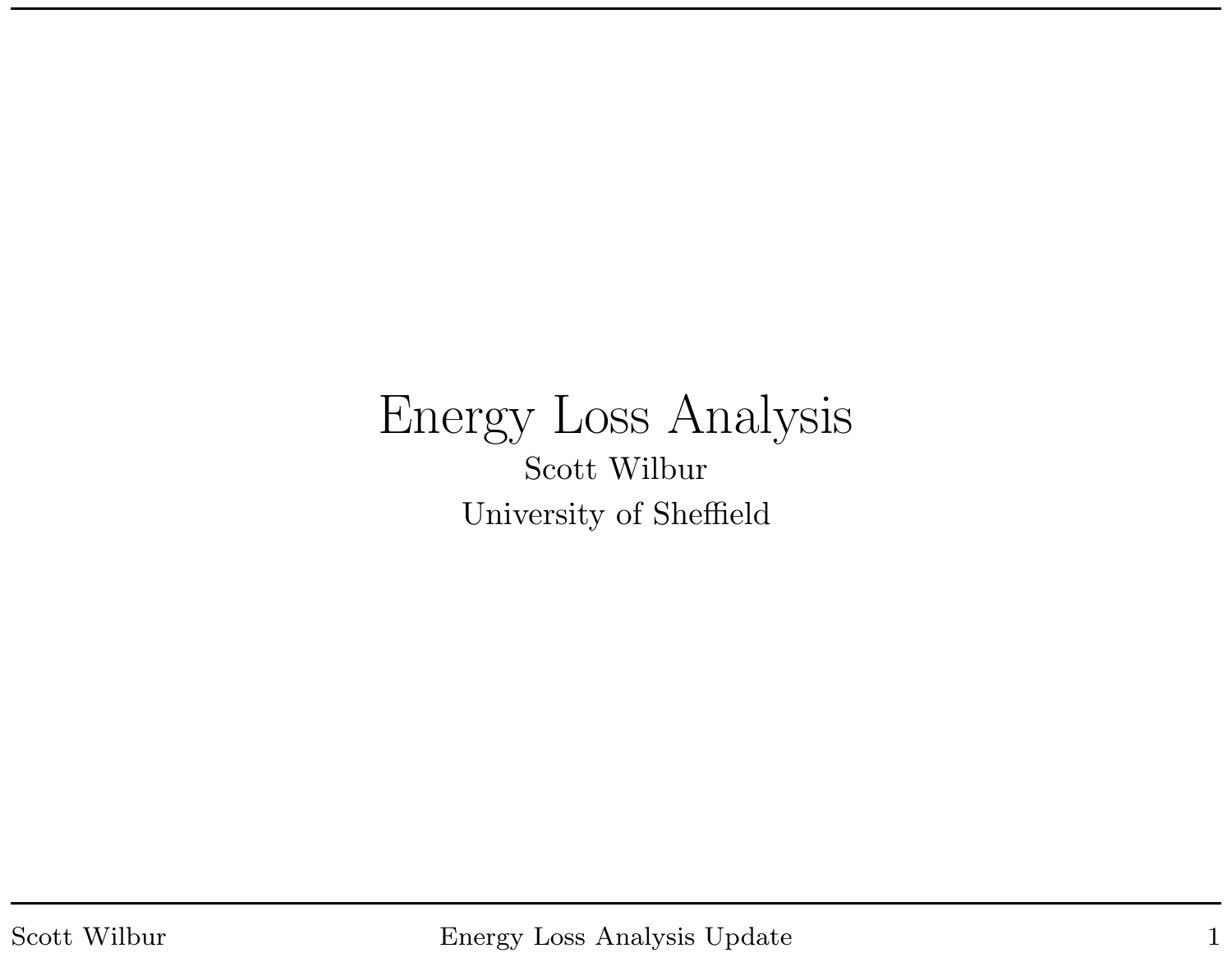#### Momentum Loss Measurement



- •With two working trackers, simple measurement is easy
- $\bullet$ • 200 MeV MC:  $(13.3 \pm 5.9)$  MeV  $200 \,\, \mathrm{MeV}$  Data:  $(12.8 \pm 5.3) \,\, \mathrm{MeV}$
- •Trying to improve upon the simple measurement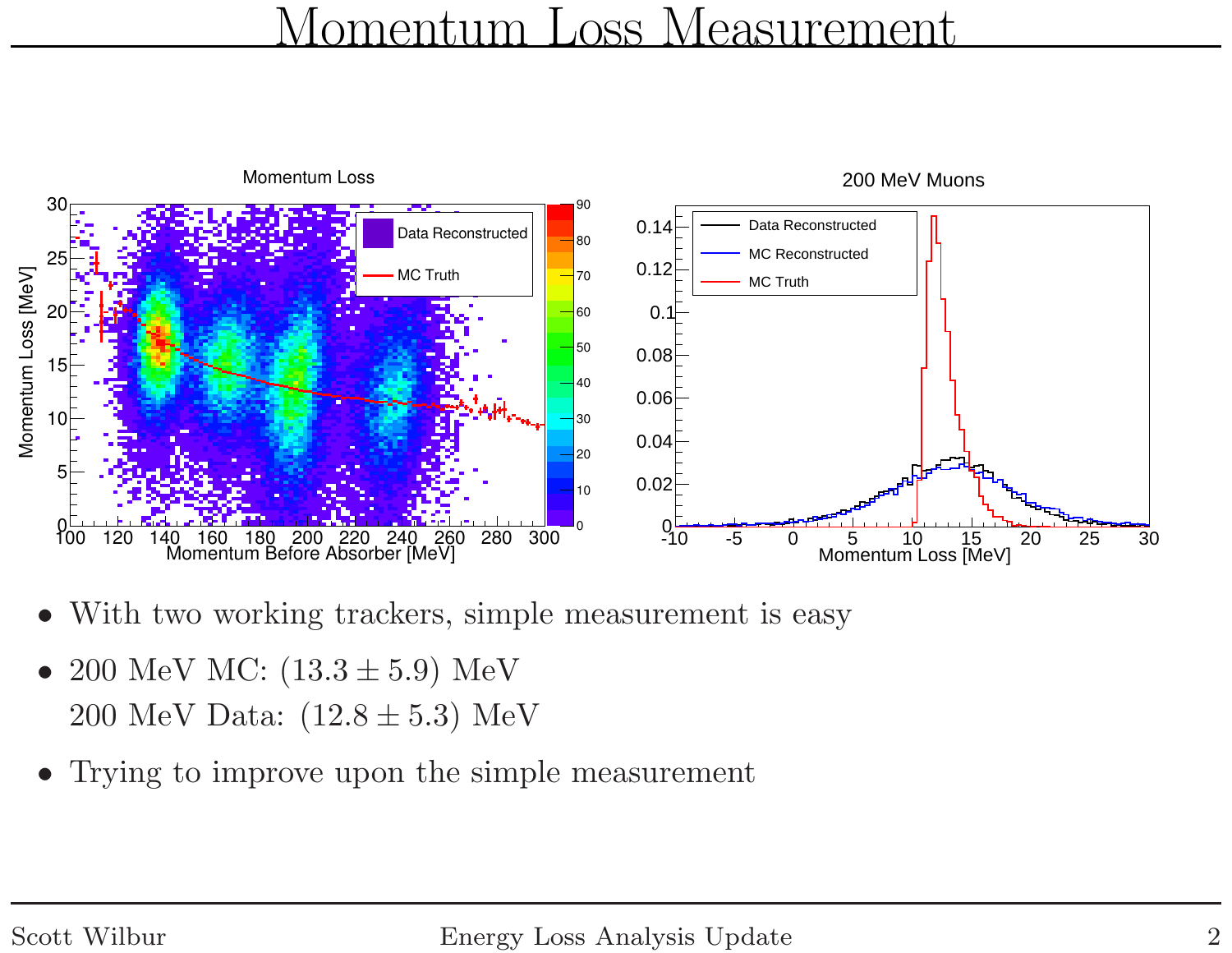- $\bullet$ Exactly one helical track upstream and downstream
- $\bullet$ Loose TOF01 - TKU cut to cut out <sup>p</sup>ions and scraped muons
- $p_T / p > 0.1$  to ensure momentum is well-measured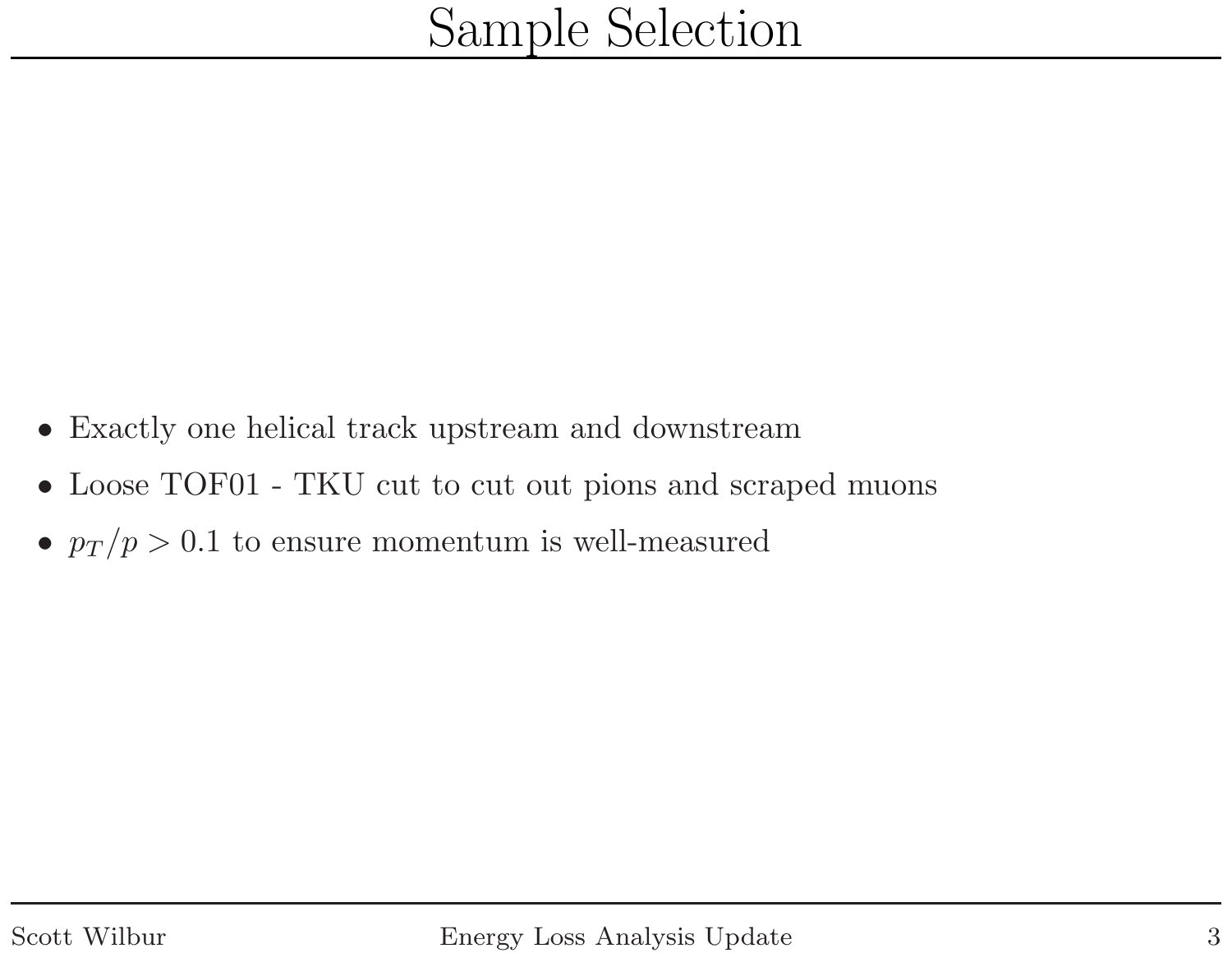# Adding TOF



- •TOF01 <sup>g</sup>ives <sup>a</sup> momentum measurement with similar precision to the tracker
- •Combining TOF and tracker measurements improves the upstream resolution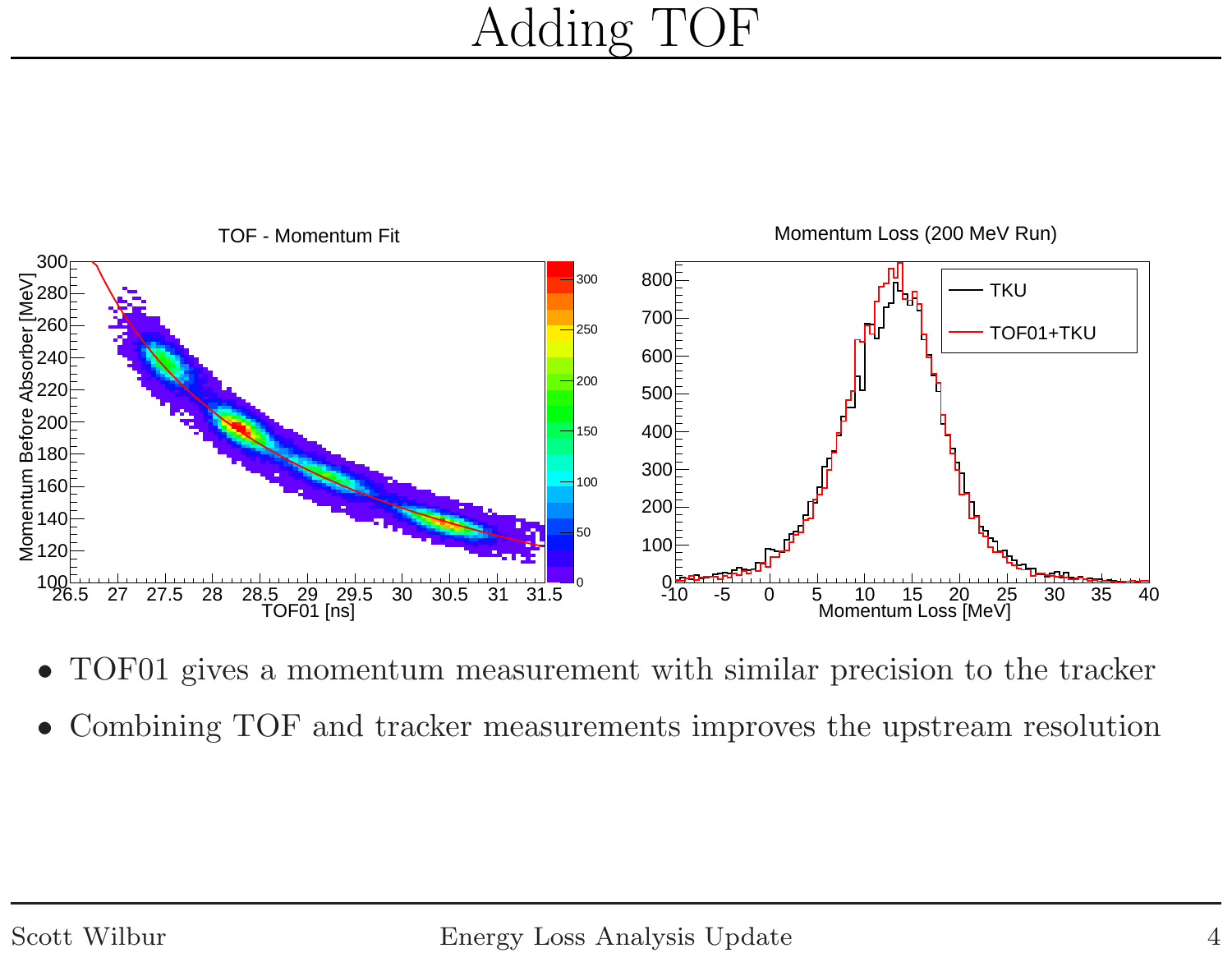### Convolution Fit

Previously, deconvolved LiH data using empty absorber data to extract Landau

- Now: fit empty absorber data to find resolution
- $\bullet$ Fit LiH absorber data to convolution of landau and gaussian
- $\bullet$ Results in better match to theory and no deconvolution artifacts

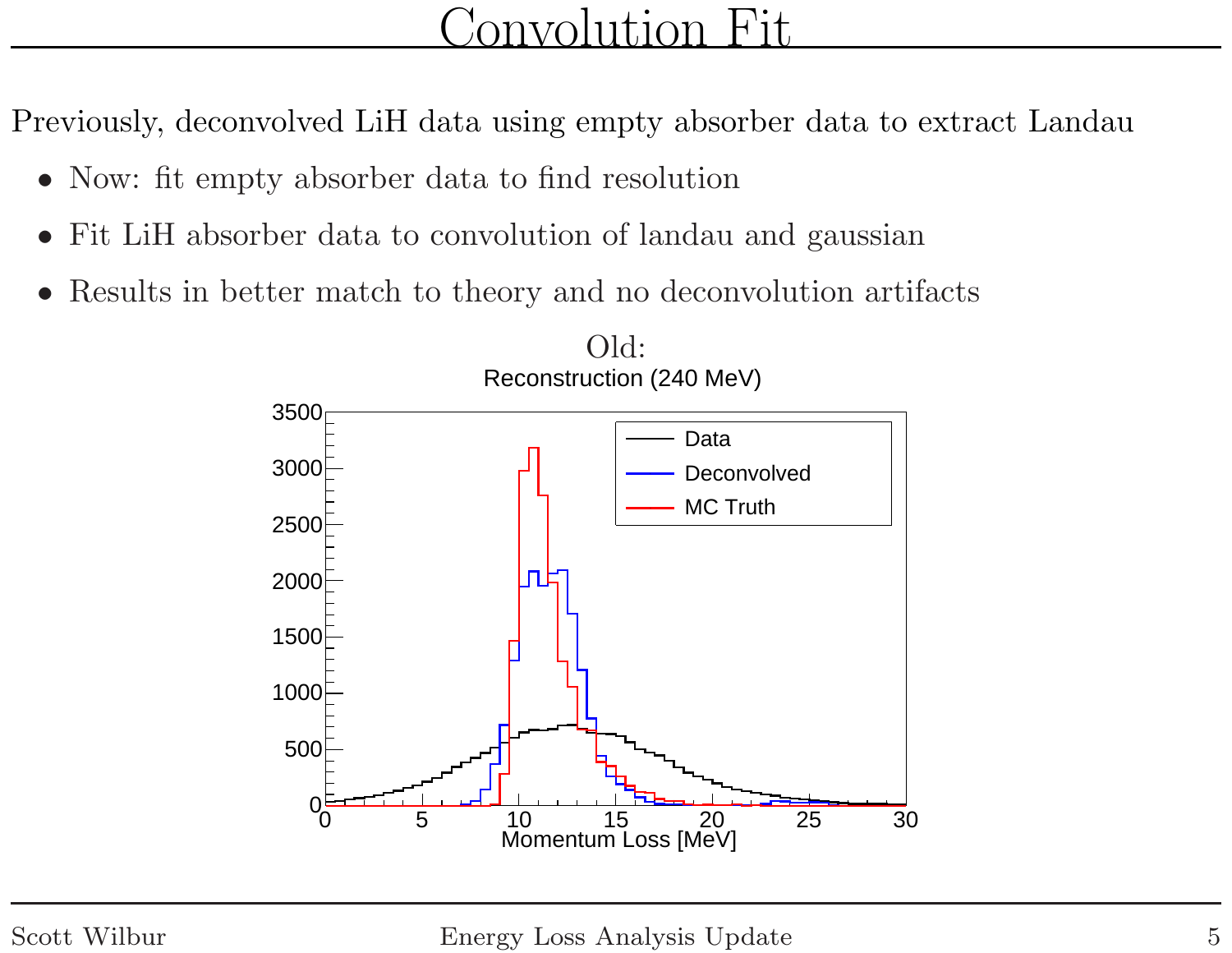Empty Absorber Fits



Scott Wilbur Energy Loss Analysis Update <sup>6</sup>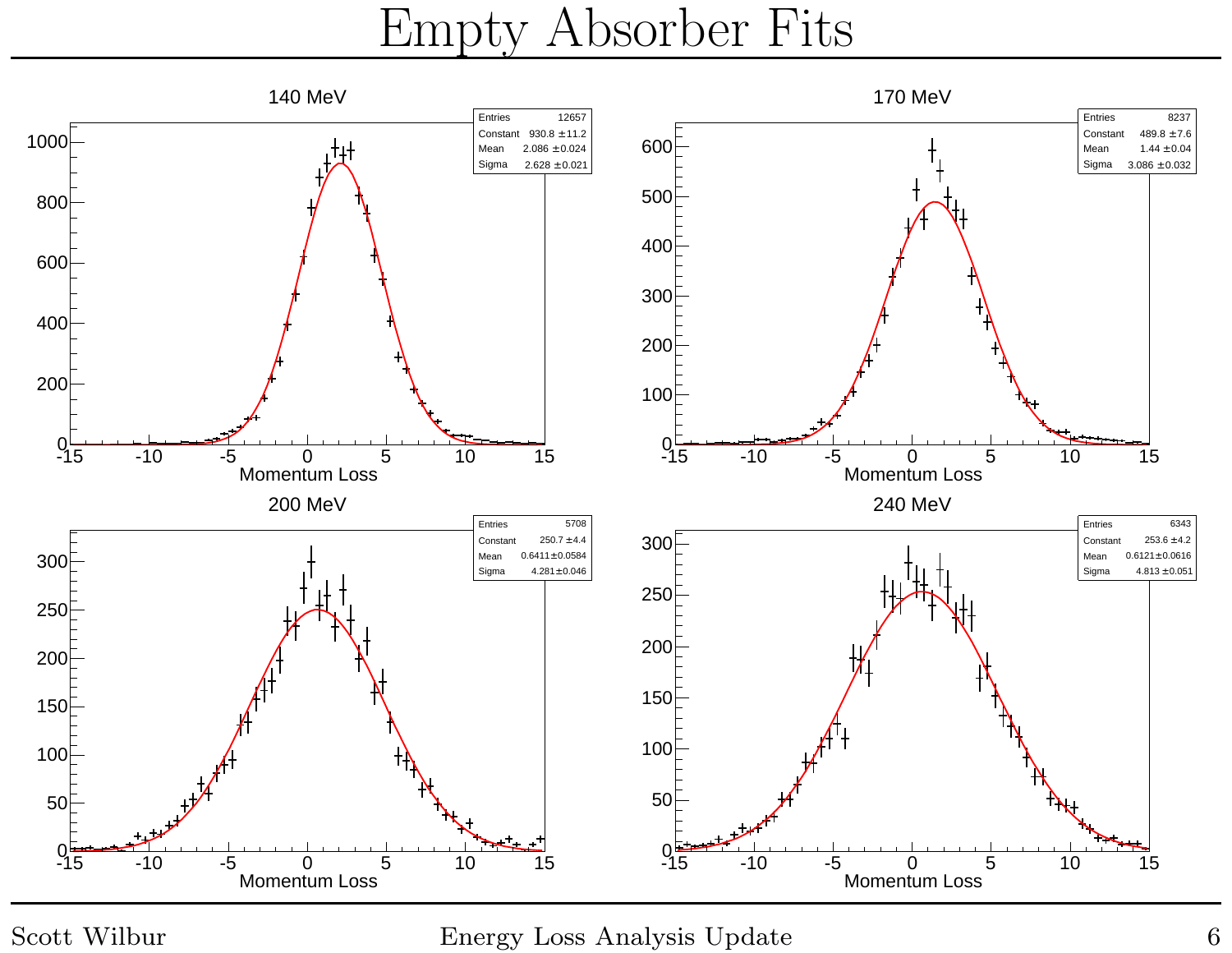Convolved Energy Loss Fits



Scott Wilbur **Energy Loss Analysis Update** 7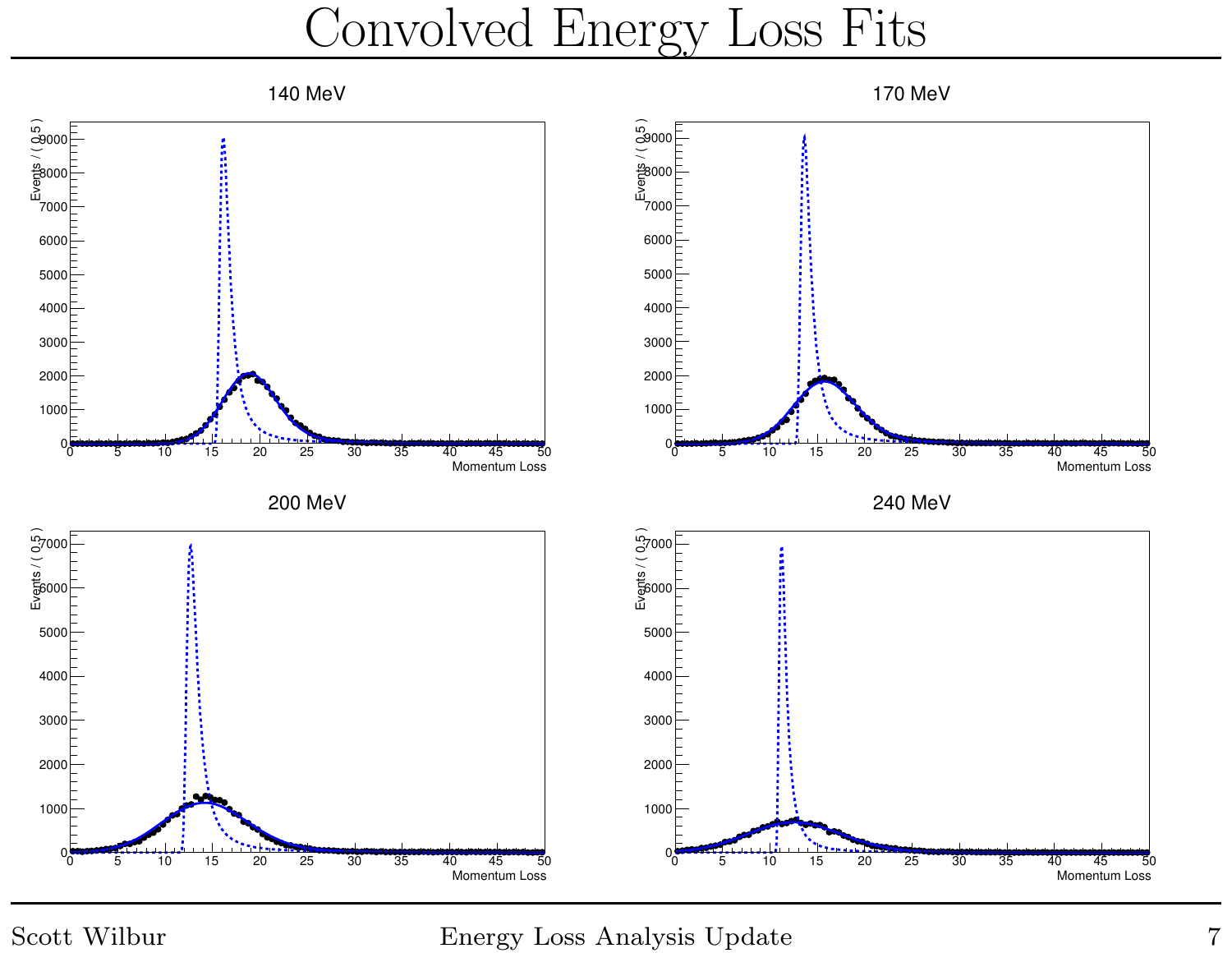# Comparison to Theory



• Fits theory better than deconvolution method